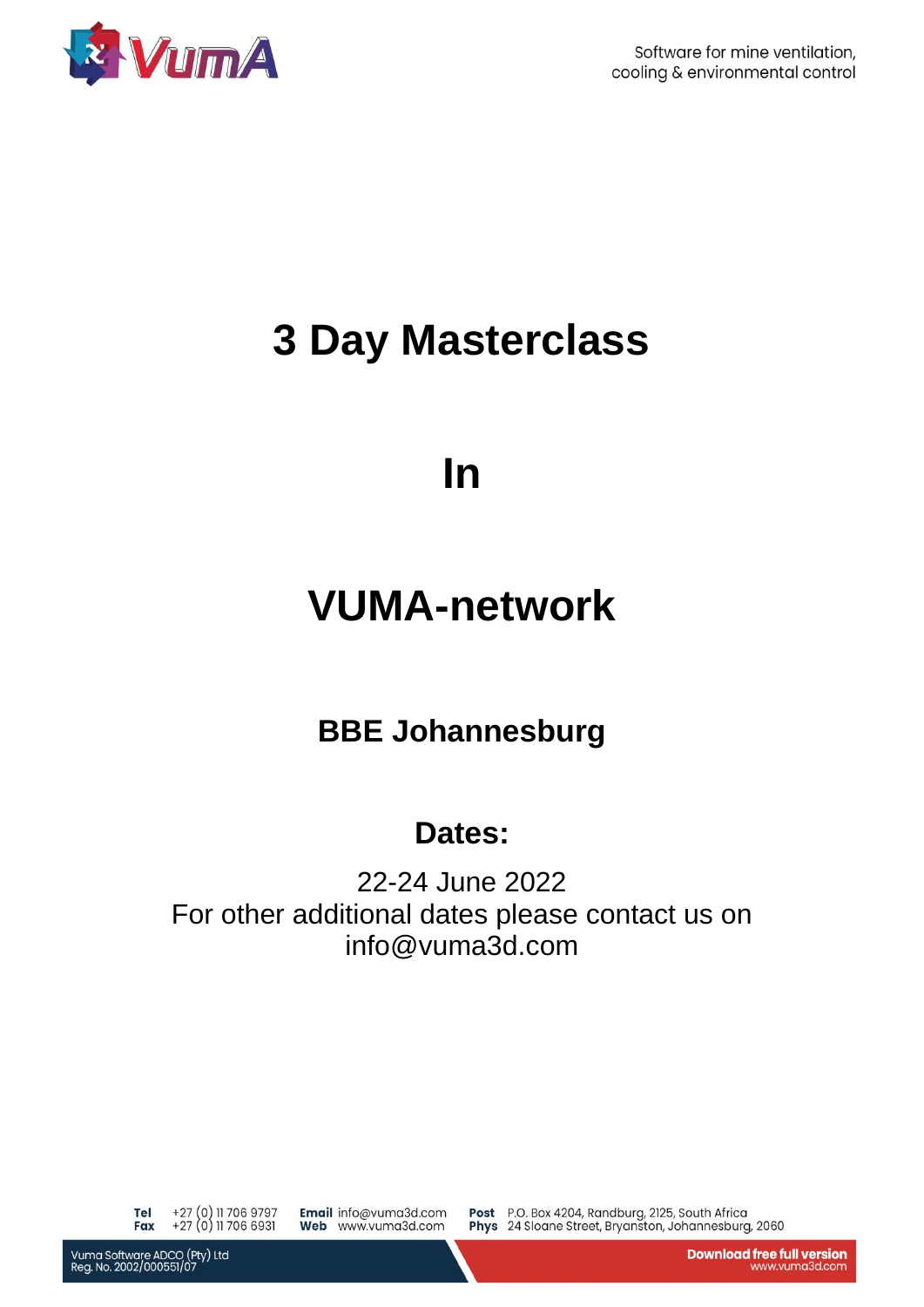

# Get to grips with VUMA

The 3-day masterclass in VUMA teaches basic principles of modelling for a variety of mining projects. The wide-ranging course is designed to impart good ventilation modelling techniques and practices for new entrants and to refresh seasoned users into the ventilation planning and design using VUMA. Throughout the course, techniques will be presented in the context of practical mining industry applications, ensuring comprehensive and reliable outcomes

Good ventilation modelling practices and quality control should not be an afterthought, but both aspects should be integral part of ventilation modelling.

#### Drive ventilation planning and design in your company

This course is delivered in collaboration with the BBE Group. Learn from industry thought leaders as you identify the potential VUMA has in your business planning process

## In just 3 days you will:

- Understand the fundamentals, including key ventilation terminology
- Understand the ventilation planning process as a component of mine design
- Develop skills to solve real-world ventilation modelling challenges
- Discover practical ways for ventilation planning and design from greenfield through to full-scale mining operations
- Recognise the risk and value of ventilation modelling and design in mining projects
- Case studies and practical exercises
- A comprehensive manual and tutorial videos

# How will you learn?

Each course is broken down into manageable modules designed to accelerate your learning process. You'll be supported as you engage in individual activities and group discussions, ensuing you feel confident with VUMA.

#### **Day 1**

- Big picture introduction
- Speed networking
- Ventilation 101
- VUMA basics and construction
- Professional and efficient set-up for model construction using a case study 1

+27 (0) 11 706 9797<br>+27 (0) 11 706 6931 Email info@vuma3d.com Tel Fax Web www.vuma3d.com

Post P.O. Box 4204, Randburg, 2125, South Africa Phys 24 Sloane Street, Bryanston, Johannesburg, 2060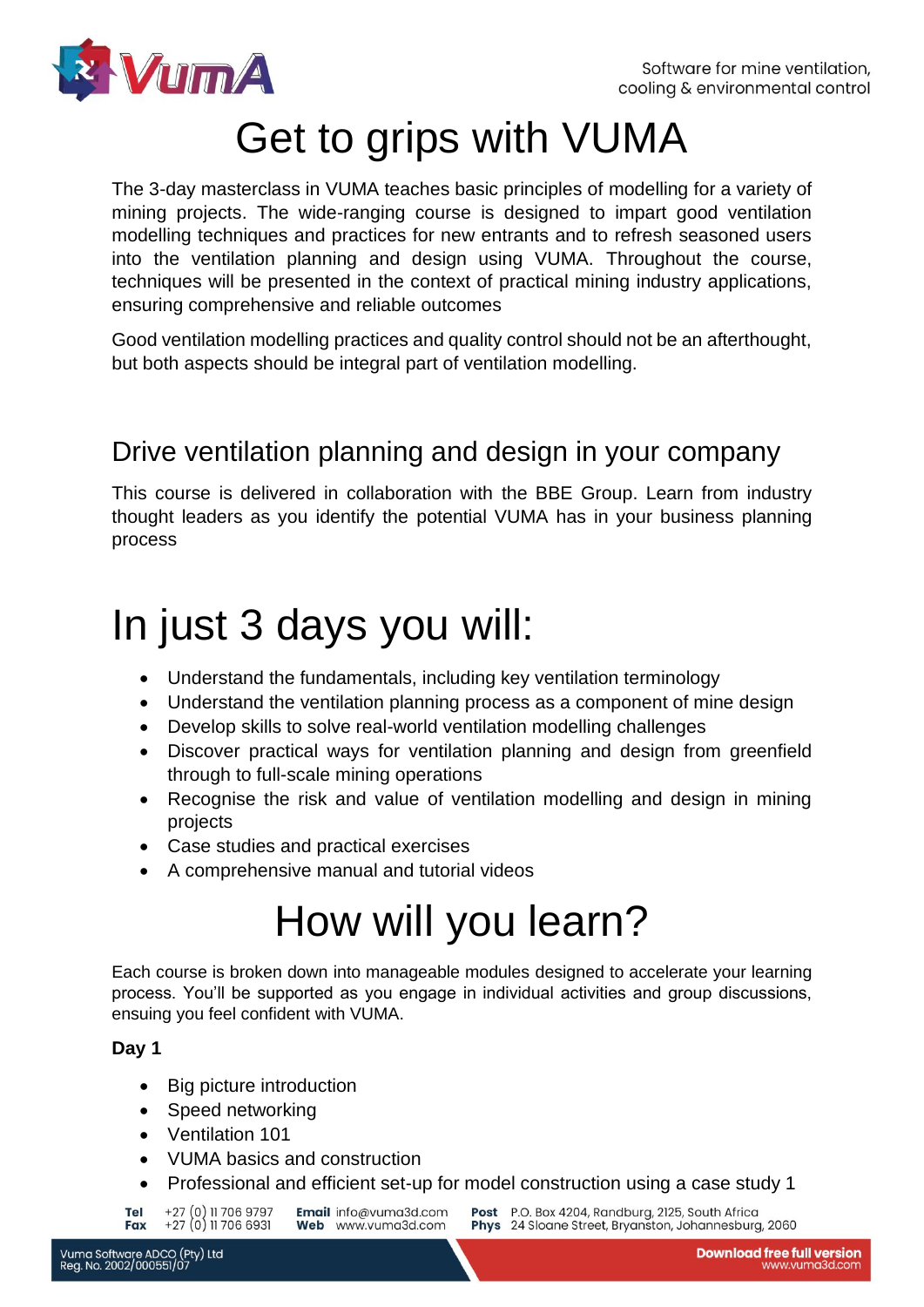

#### **Day 2**

- Working with References
- Reporters and dashboards
- Goal seek
- Tracing air flows
- Case study 2

#### **Day 3**

- Auditing and review
- Case study Extending an existing mine
- Case study Calibrating an existing mine
- Design criteria
- Blast
- What ifs

# Who will you learn from?

This masterclass is guided by VUMA Software team members who will share their experience and in-depth subject knowledge with you throughout the course



Miguel Coelho **Hendrik Botma** 



Business Development Manager Chief Technology officer

**Miguel Coelho** is a BEng Hons Mining Engineer who has chosen to specialise in ventilation and the related disciplines. He has been employed as Ventilation Engineer at BBE Consulting since March 2016. He has 10 years of professional and practical experience in mine ventilation engineering on mine and corporate levels, gained during his employment at Anglo American, and currently, BBE Consulting. He has experience in all major commodities, employing various mining methods, including narrow tabular, bord and pillar, block caving and sub level open stoping. Miguel has authored and co-authored six papers on mine ventilation and cooling planning and design that have been presented at conferences. Miguel has a keen interest in ventilation/cooling control automation (VoD) and the interaction between software and control technology.

+27 (0) 11 706 9797<br>+27 (0) 11 706 6931 Tel **Fax** 

Email info@vuma3d.com Web www.vuma3d.com

Post P.O. Box 4204, Randburg, 2125, South Africa<br>Phys 24 Sloane Street, Bryanston, Johannesburg, 2060